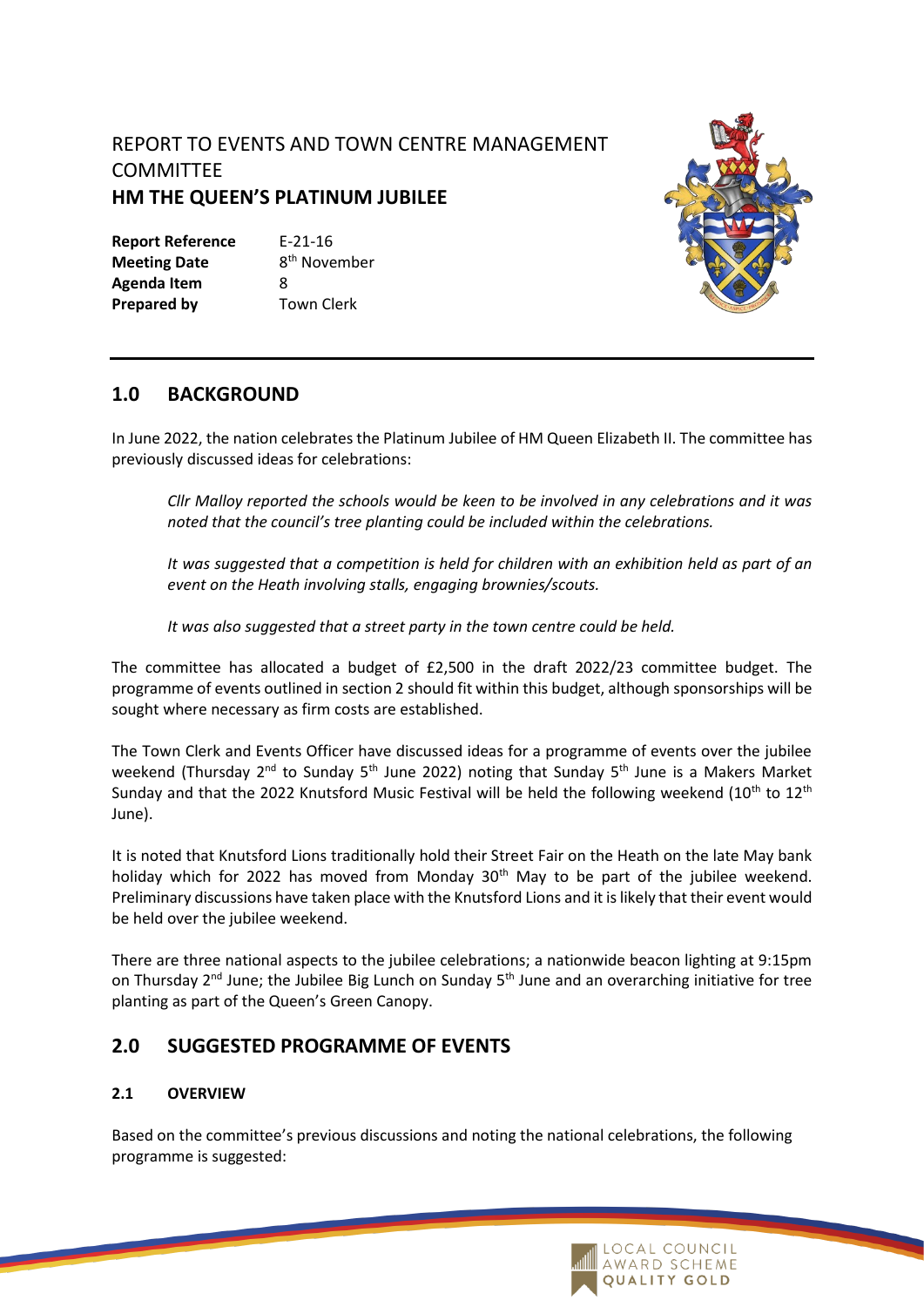| Thursday 2 <sup>nd</sup> June | Beacon lighting                       |
|-------------------------------|---------------------------------------|
| Friday 3 <sup>rd</sup> June   | Lions' Jubilee Fair                   |
| Saturday 4 <sup>th</sup> June | Unveiling of commemorative public art |
| Sunday 5 <sup>th</sup> June   | Knutsford Big Jubilee Lunch           |

There will also be additional events organised by community organisations which could be publicised as an overall programme of activity.

The public art competition is discussed in more detail in section 3.

### **2.2 BEACON LIGHTING**

The nationwide beacon lighting takes place on the anniversary of the coronation (June 2<sup>nd</sup>) at 9:15pm. Over 1,500 beacons will be lit across the UK, Channel Islands, Isle of Man, UK Overseas Territories and the Commonwealth. The suggested programme is to have a Town Crier announce the lighting of the beacon at 1pm and for a piper to play 'Diu Regnare'<sup>1</sup> as the sun sets at around 9:09pm. The beacon would be lit at 9:15 and the event would include community singing and serving of a *Platinum Jubilee Tart<sup>2</sup>* .

The beacon to be lit could be a bonfire, brazier or gas-fuelled beacon. It is suggested that a gas beacon may be most suitable as a bonfire would cause ground damage, and a beacon brazier is a more expensive and permanent installation. A commemorative gas-fuelled beacon made for the jubilee is available for £500 and would be usable at other events and celebrations.

The event could take place on the Barncroft, an open space on relatively high ground and in a central location in the town.

### **2.3 LIONS' JUBILEE FAIR**

Subject to further discussions with the Knutsford Lions, the Town Council could work with Knutsford Lions and contribute to their annual event to become the Jubilee Fair. This would prevent duplication of events and build on an already successful and established celebration. This would include holding the exhibition of public art entries. The date of the event would be determined with the Knutsford Lions but would like be the Friday.

### **2.4 KNUTSFORD BIG JUBILEE LUNCH**

The Big Lunch has taken place since 2009 and for 2022 is part of the official programme of activity to celebrate the jubilee as the Big Jubilee Lunch. The event could be held on an open space (e.g. the Moor as a central location) where the community would be invited to join for an informal community get together. People would bring a picnic or food to share and the council could organise a hog roast/BBQ. It would be complemented by the Makers Market.

The event could also screen the Platinum Jubilee Pageant which takes place that day, either on outdoor screens (subject to cost) or in the 1<sup>st</sup> Knutsford Scout Hut.

<sup>&</sup>lt;sup>2</sup> A special creation made using cheddar cheese (England), potatoes (Northern Ireland), leek (Wales) and smoked salmon (Scotland).



<sup>1</sup> This unique tune has been especially written for this historic Jubilee by Piper Stuart Liddell, 2020 Glenfiddich

Champion and Pipe Major of the World Champion Pipe Band, Inveraray and District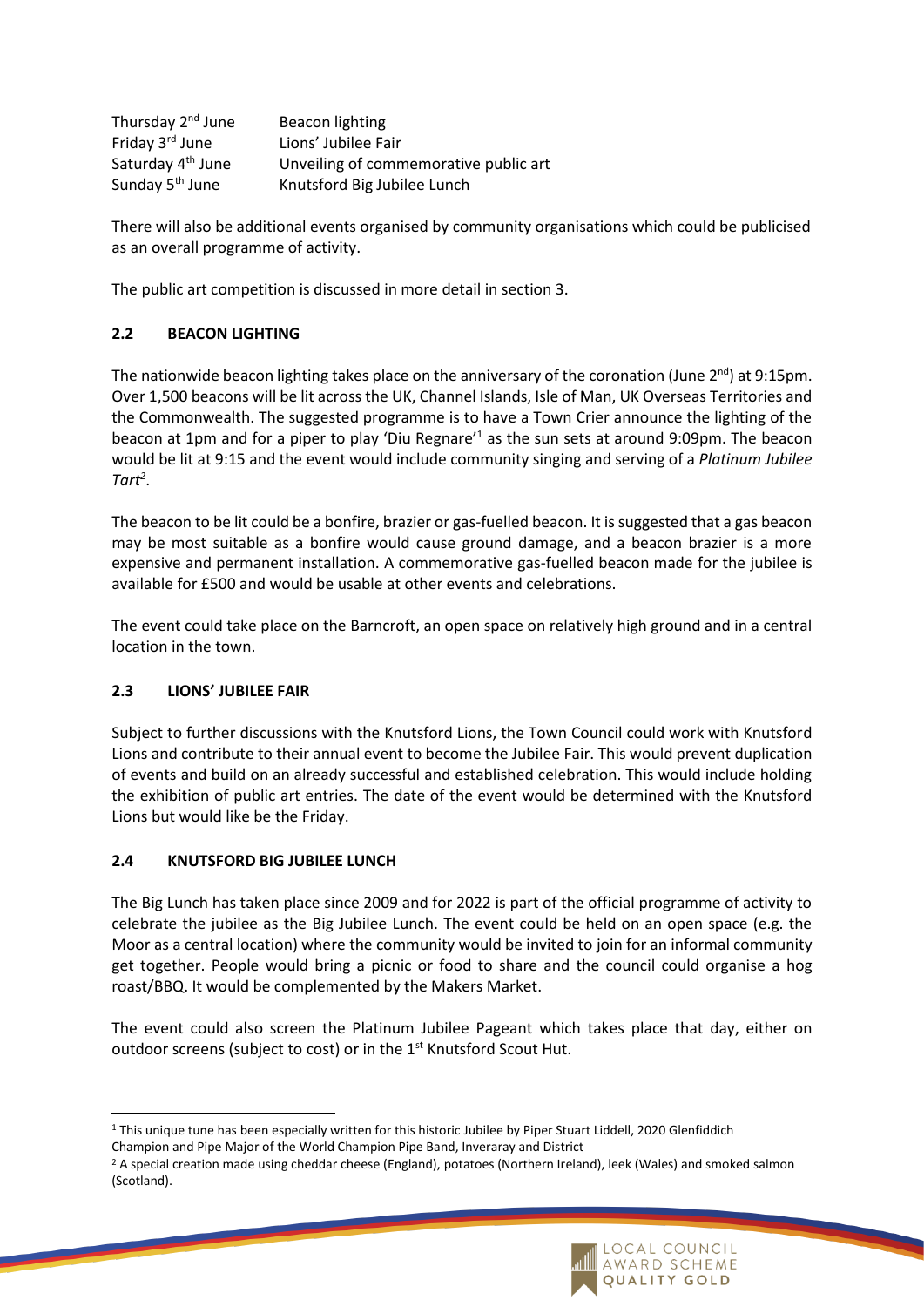### **3.0 PUBLIC ART COMPETITION**

### **3.1 OVERVIEW**

The committee has previously mooted the idea of running a competition to design a piece of commemorative public art as a commemoration of the jubilee. This would create a lasting tribute to HM The Queen, as was created with the Jubilee Arch in 2012.

The Town Clerk has identified three possible options for a competition. Members may have additional ideas which can be raised at the meeting.

### **3.2 OPTIONS**

#### 3.2.1 PLATINUM JUBILEE ARCH

The committee could commission a new arch for one of the gates at the Moor. Installing gateway features was an objective in the Moor Park Management Plan with the Gaskell Gateway installed to commemorate the 200th anniversary of Elizabeth Gaskell's birth in 2010.

The potential downside of this option would be that it could be deemed repetitive to celebrate two jubilees with an archway.

#### 3.2.2 PLATINUM JUBILEE SIGN

The committee could commission a panel to be installed in the centre of the rest garden outside the Courthouse on Toft Road. It could be painted cast aluminium and fixed to a column or built into a small stone plinth, similar to some village signs. Some examples are shown in the appendix.

#### 3.3.3 PLATINUM JUBILEE PLAQUE

The committee could commission a plaque to be installed in the centre of the rest garden outside the Courthouse on Toft Road. It could be a circular plaque laid flat in the centre of the garden or raised at an angle to face the street. It could be a brass plaque or painted cast aluminium. Some examples are shown in the appendix.

### **3.3 COMPETITION DELIVERY**

The competition would be open to residents and Knutsford schoolchildren aged up to 18 years with a brief to create a design which celebrates Her Majesty and the achievement of the platinum jubilee. The competition would be free to enter.

The competition would run from January 2022 to the end of March 2022 with the winning design chosen by the Town Mayor, Deputy Town Mayor and Lord Lieutenant of Cheshire; if there was a sponsor they would also sit on the decision panel. The winning design would then be professionally developed by a graphic designer for the manufacturer.

The cost of each form of tribute is not yet known but subject to the preferences of the committee a cost will be established. The council is unlikely to have sufficient budget allocated for its celebrations to finance the production so would seek to finance the creation of the public art through sponsorship, donations and grants. For example, the council could look to secure a sponsor alongside seeking

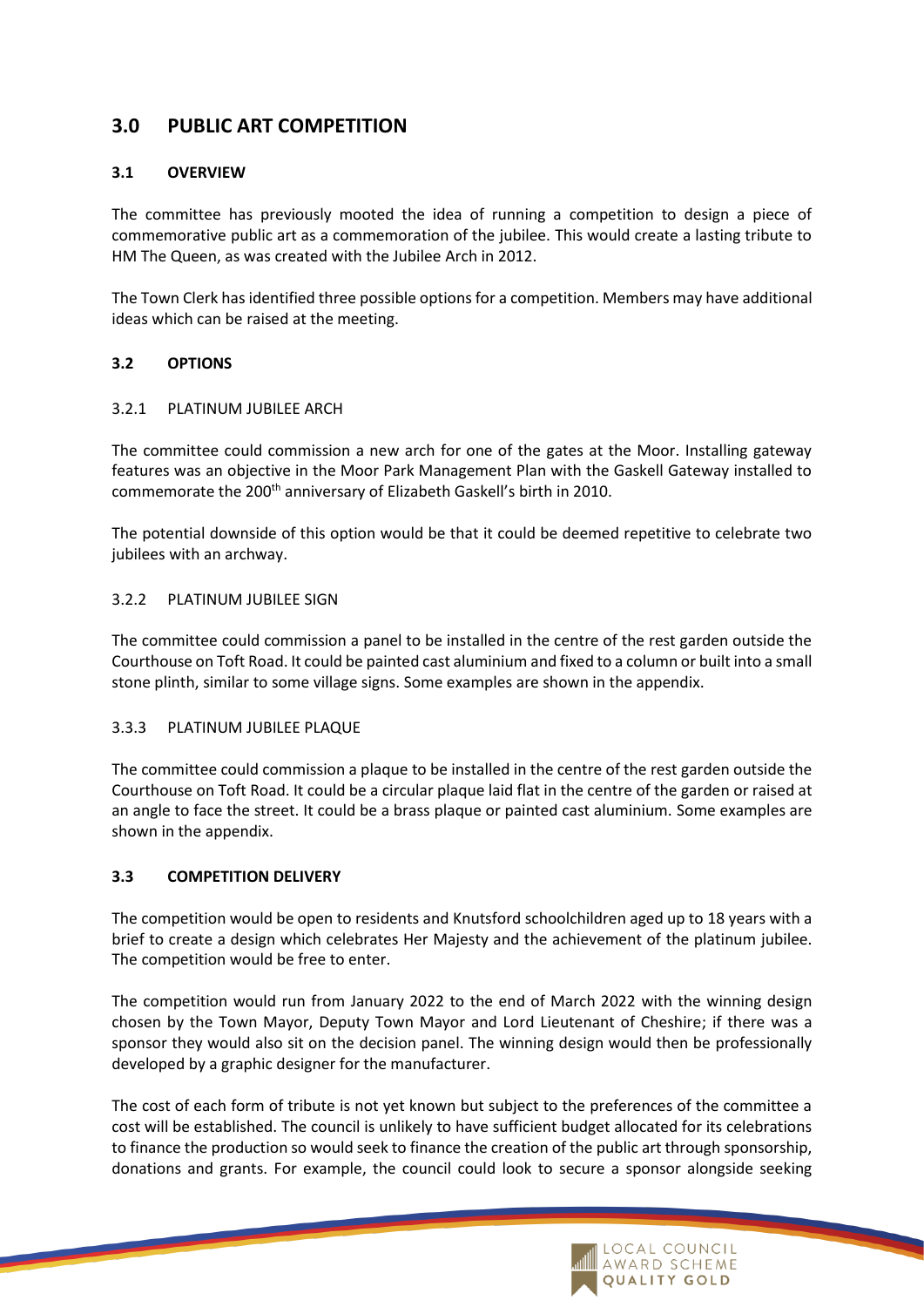donations from the community. The council could sell a commemorative booklet of the competition entries and could ask families who are able to include a donation with their entry. The council could also host a civic dinner as a fundraising event in advance of the jubilee. As a last resort, and subject to approval of Full Council, it could be financed through the council's capital receipts reserve.

The council would aim to have the work installed ready for unveiling as part of the Platinum Jubilee weekend celebrations. At the same time, an exhibition of entries could be held at the Lions Street Fair.

## **4.0 TREE PLANTING**

The Town Council already has a programme of tree planting planned as part of its Nature Action Plan and the jubilee celebrations fall outside the main tree planting season. However, it would be possible to plant a small number of trees. It is suggested that the committee considers approaching the five main schools<sup>3</sup> offering for the Town Mayor to plant a commemorative tree at the with a plaque marking it as a jubilee tree. The trees would be funded from the Nature Action Plan budget, with the plaques from the jubilee budget. Tree planting would take place in May, prior to the half-term break.

# **5.0 DECISION REQUIRED**

The committee should consider the outlined programme.

<sup>&</sup>lt;sup>3</sup> Knutsford Academy, Manor Park, St Vincent's, Egerton and Bexton.

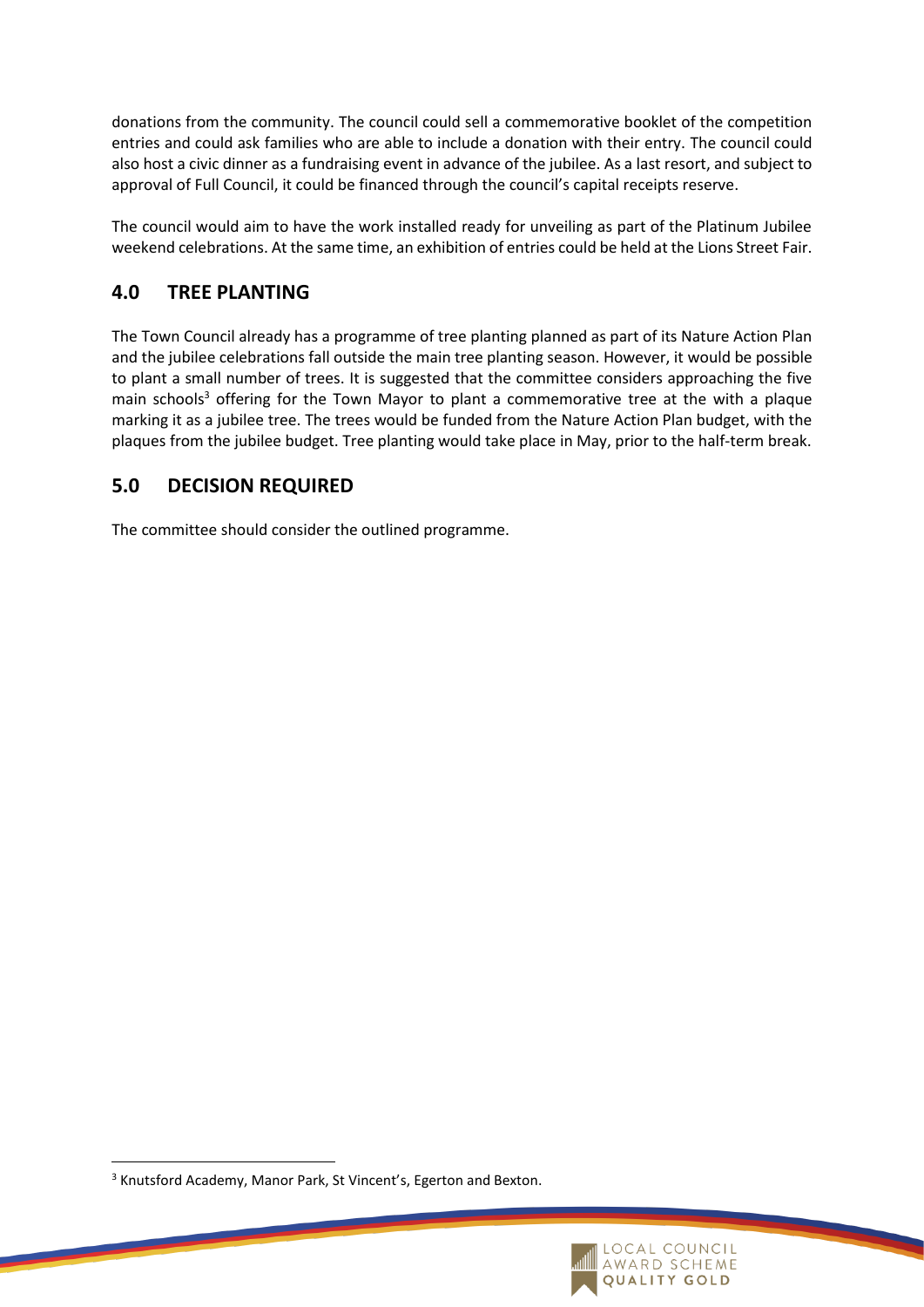# **APPENDIX A: ILLUSTRATED EXAMPLES**



Above/below – cast village signs.